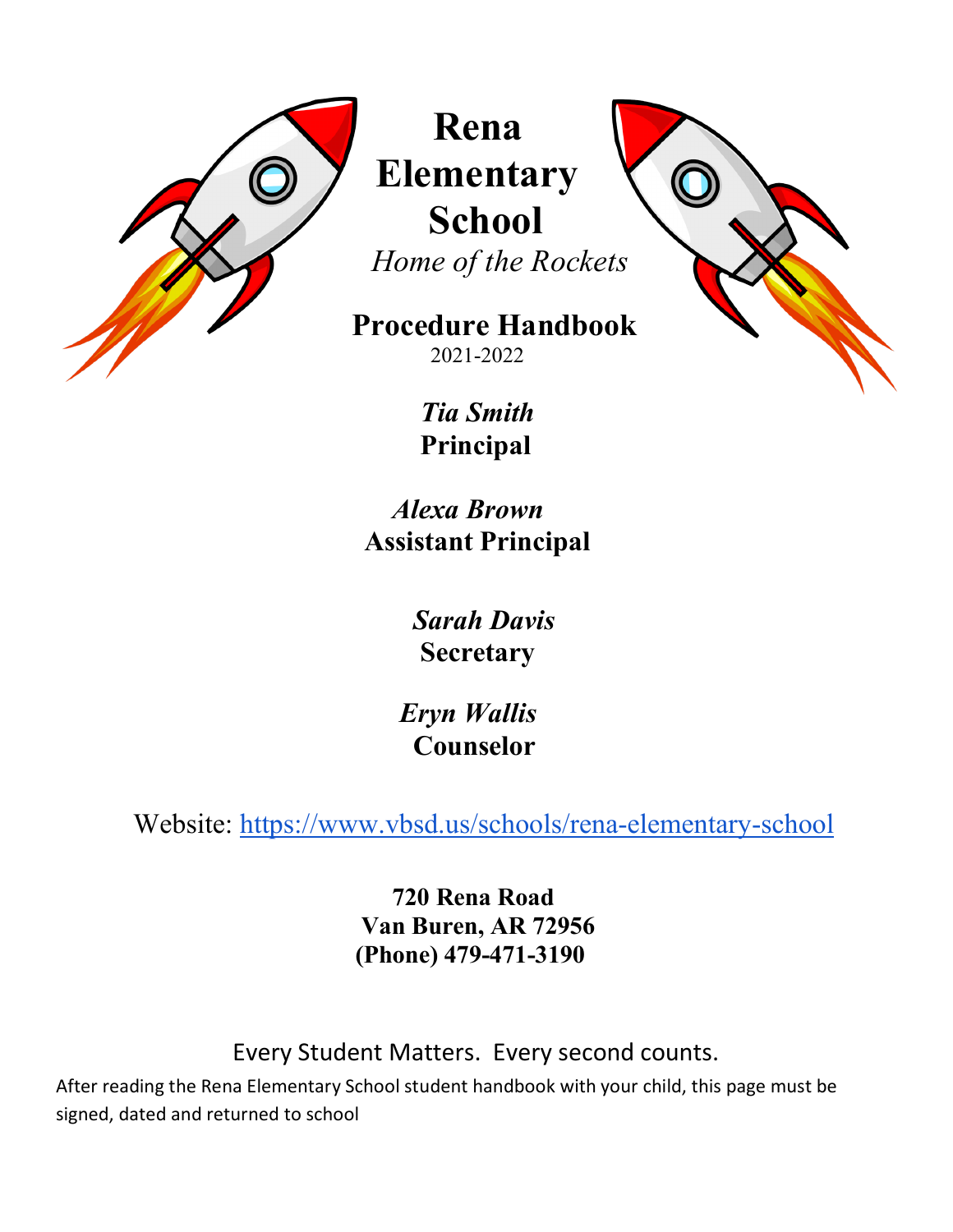Thank you! Tia Smith, Principal

I have read and discussed the material in this handbook with my child. I understand and agree that my child will abide with the rules and regulations set by the Van Buren School District and Rena Elementary School.

| Date:<br>the control of the control of the control of the control of |        |
|----------------------------------------------------------------------|--------|
| Parent Signature:                                                    |        |
| Student Signature: ____________                                      | Grade: |
| Homeroom Teacher:                                                    |        |

# **Release of Information**

*I hereby authorize emergency medical services for this student. I give VBSD staff permission to give my child first aid treatment with OTC ointments and pain relieving sprays, cough drops, band-aids and bandages. I hereby authorize the Van Buren School District Health Services to share or discuss my child's health issues with any pertinent person.*

| Parent/Legal Guardian Signature | Date: |
|---------------------------------|-------|
|                                 |       |

# **Rena Elementary Faculty and Staff 2021-2022**

Kindergarten Landi Brown Valerie Burns Amy Martin Shannon McKeown

First Grade Tara Ree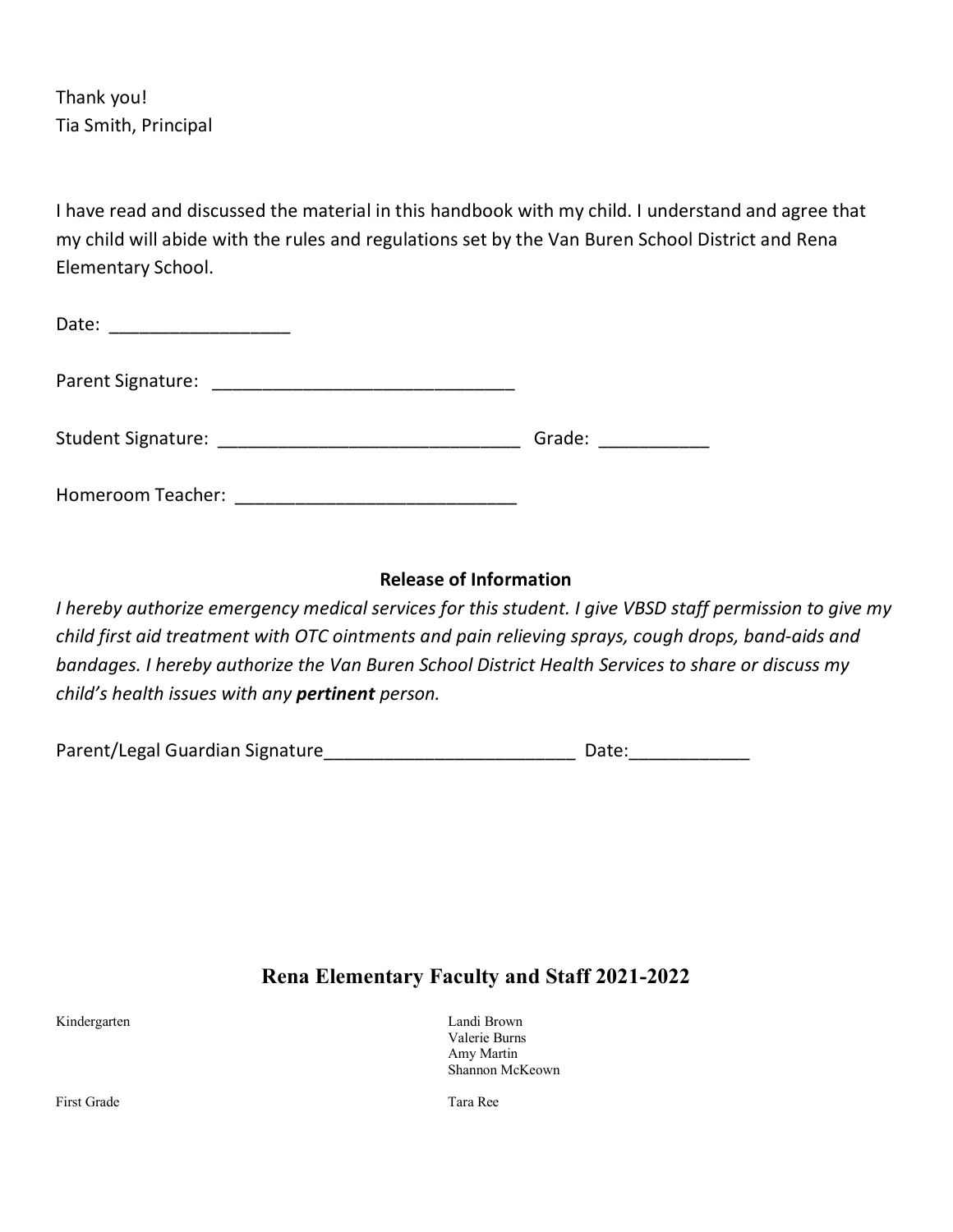|                                                                                                             | PRINCIPAL'S MESSAGE                                                                                 |  |
|-------------------------------------------------------------------------------------------------------------|-----------------------------------------------------------------------------------------------------|--|
| Superintendent<br>Principal<br><b>Assistant Principal</b><br>Counselor<br>Secretary                         | Dr. Harold Jeffcoat<br>Tia Smith<br>Alexa Brown<br>Eryn Wallis<br>Sarah Snell                       |  |
| Custodians                                                                                                  | William Allison<br>Tasha Lee<br>David Sexton                                                        |  |
| Food Service Manager<br>Food Service                                                                        | <b>Beverly Yepez</b><br><b>Betty Chenault</b><br>Adriana Hernandez<br>Cassie Reddin<br>Sauriya Webb |  |
| Instructional/Duty Paraprofessionals<br>Carrie Berry<br>Rosemary Gregory<br>Dixie Phillips<br>Heather Riley |                                                                                                     |  |
| Nurse                                                                                                       | Amber Anderson                                                                                      |  |
| Speech                                                                                                      | Kendra Fanning                                                                                      |  |
| Resource                                                                                                    | Kami Morey                                                                                          |  |
| Art                                                                                                         | Tina Jenkins//Meagan Van Herpen                                                                     |  |
| P.E.                                                                                                        | Angie Blake                                                                                         |  |
| Music                                                                                                       | Andy Lockhart                                                                                       |  |
| Librarian                                                                                                   | Marlene Summerhill                                                                                  |  |
| Fifth Grade                                                                                                 | Shayna Collie<br>Josie Hudson<br>Taylor Webb                                                        |  |
| Fourth Grade                                                                                                | Crista Kham<br>Dawn Nichols<br>Angela Shackelford                                                   |  |
| Third Grade                                                                                                 | Deanah Dahlem<br>Angela Guess<br>Amra Nicholson                                                     |  |
| Second Grade                                                                                                | Megan Bradley<br>Hillary Elliott<br>Edie Schrouf Chappell                                           |  |
|                                                                                                             | Misti Gardner<br>Jill Haley                                                                         |  |

#### Dear Parents/Guardians,

The teachers, staff and administration of Rena Elementary School welcome you to our school. The word *our* truly means our children, our parents, our teachers, and our entire staff. Together, we enable our school to climb to its greatest heights. As educators, we know the greatest adventure for every child is discovering their own individual path to knowledge, understanding and awareness. Therefore, we strive to create a climate of caring and compassion that affirms that, as educators, we can and do make a difference in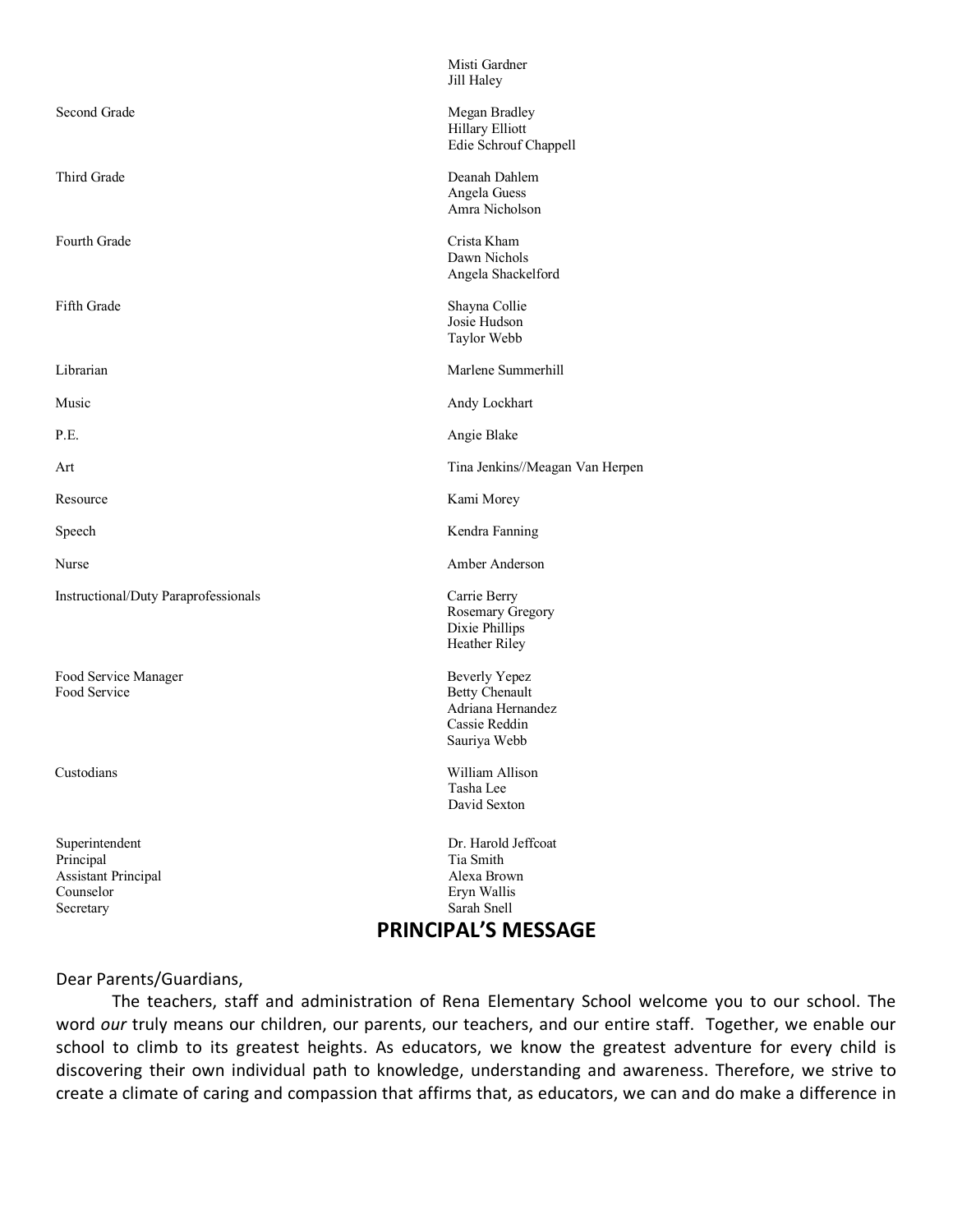children's lives. The faculty and staff join together in saying we are excited to have you as part of the Rena family. The pages of this procedure book are filled with important information regarding school procedures. Should you have any questions, concerns, or ideas, please feel free to call me. If I can't take your call, I will get back with you as soon as possible.

Sincerely, Tia Smith

\*For Covid-19 safety reasons, our Procedure Handbook has been updated to reflect some changes in procedure. As soon as possible, we will return to our normal procedures. Until then, please know we are doing everything we can to help your child be safe, healthy and happy at school.

# **RENA CORE BELIEFS**

When it comes to the education of the children of Rena Elementary, we believe:

- The highest quality faculty and staff, along with parents and the community, must work collaboratively to provide all resources necessary to maximize learning.
- The most effective learning occurs when based on an appropriate opportunity, as well as an engaging and enriched curriculum.

All students deserve an environment that is safe and supportive of all learning.

# **CURRICULUM**

The instructional program of Rena Elementary School is in alignment with the curriculum and instructional methods of the Van Buren School District and the Arkansas Department of Education (ADE). This includes a program of comprehensive literacy, standards based mathematics, inquiry based science, social studies, physical activity, and the arts. Specific student learning expectations for each grade level are available on the ADE website under Arkansas Frameworks at

[http://arkedu.state.ar.us/curriculum/curriculum\\_framework.html.](http://arkedu.state.ar.us/curriculum/curriculum_framework.html)

We will also utilize Seesaw, Google Classroom and teacher Zoom lessons for blended learning purposes.

# **ACADEMIC PROGRESS**

The K-5 schools in the Van Buren School District use a standards-based reporting system to report student progress toward the Arkansas State Standards. Elementary schools do not use traditional letter grades to report progress. At mid-quarter, reports will be sent home informing parents about student progress toward the standards and at the end of each quarter, report cards will be sent home providing detailed information about student progress toward standards. There will be two formal parent/teacher conference times each year for parents and teachers to discuss student progress. In addition to the two formal conference times, parents may call the school anytime throughout the year to set up a conference to talk with the teacher about their child's progress.

\*For Covid-19 safety reasons, telephone or Zoom conferences may be required.

# **TECHNOLOGY**

We are fortunate to have computers and other technology available at Rena for student use in the pursuit of learning. Technology is also used by staff for communication, administrative and assessment purposes. Each student will be assigned a technology device to take home nightly. The students will be responsible for charging the device each night and bringing it back to school daily. In accordance with school district policy, students will be asked to sign a contract regarding appropriate use of technology while at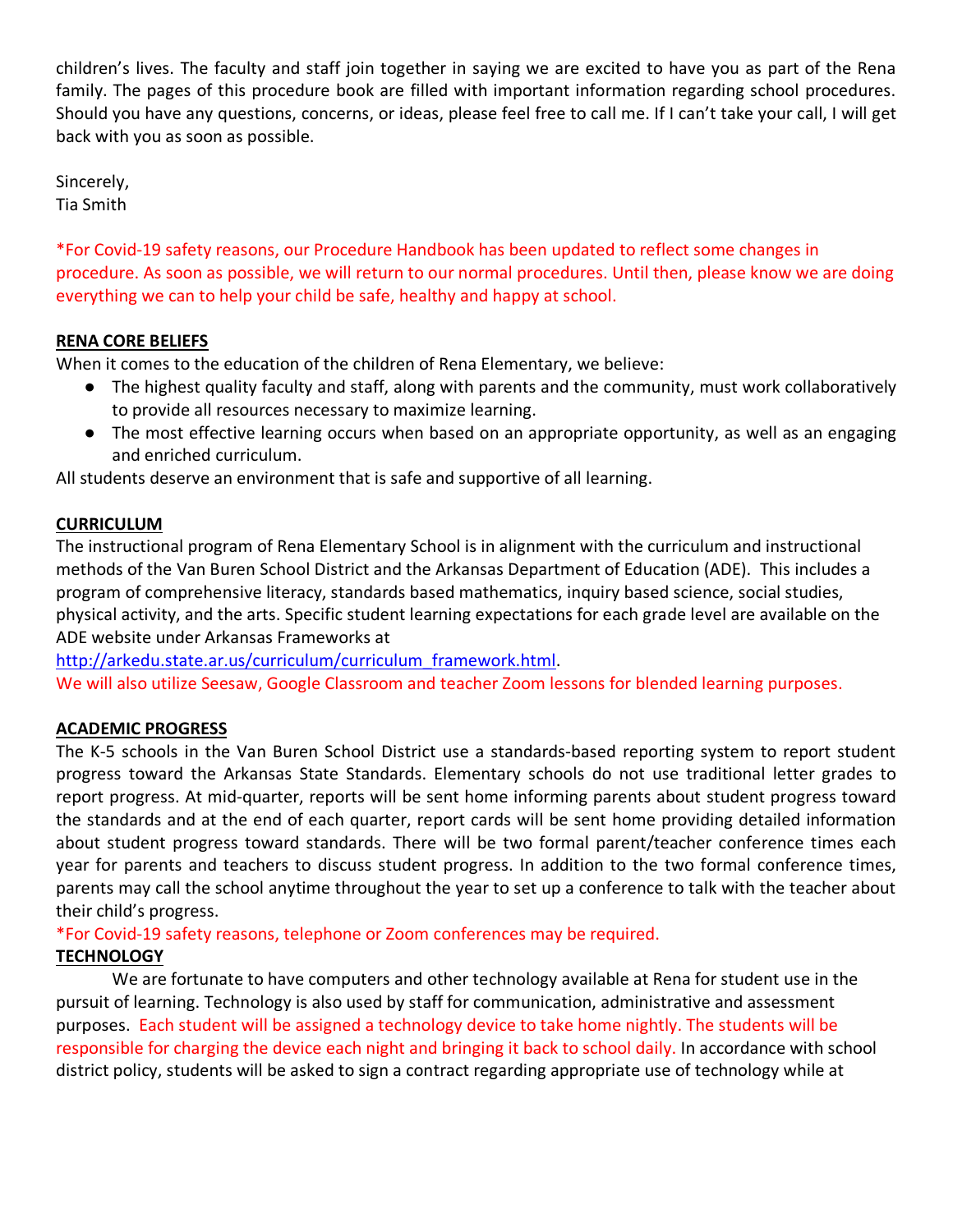school and at home. Refer to District Policy 2.29. Families are encouraged to communicate with staff via email and to visit the school's website for current school information at www.vbsd.us.

## **COUNSELING**

All elementary students have the services of the school counselor. A teacher may refer a student; a parent may request the counselor's assistance for his/her child; but the student himself/herself usually contacts the counselor. Growing up is exciting, but not always easy. Elementary students will be doing a great deal of exploring and learning so that they can better understand themselves and how they fit into the world in which they live. The counselor has special training and will be glad to help students find information, talk over feelings or problems, or just listen when they need to talk to someone. It is important for students to like themselves, school and life in general. Whenever a student needs to see the counselor, they must ask permission from the teacher to leave the class. They may also have appointed times to see the counselor. The counselor will send for the student at the appropriate time. Students may also see the counselor before school, after school or during their lunchtime.

## **CHARACTER EDUCATION**

Rena values the uniqueness and dignity of each person. It is our desire to help children grow into citizens of the highest character. Some of the delivery systems for our character education program include a Friday morning assembly, *Rise & Shine*, and a "Word of the Month" representative of universally accepted guiding principles.

\*Due to Covid-19, in person Rise & Shine will be suspended until further notice.

## **SCHOOL DAY**

The school bell rings at 7:50 a.m., and classes begin at 8:00. Tardy students check in at the office before attending class. Parents are asked to have their students at school by 7:50 a.m. The school day ends at 3:00 p.m. Parents are asked not to pick students up before this time, as it interferes with class time. In an effort to help maintain an orderly, safe environment, students may not be checked out after 2:45. Refer to District Policy 4.2.3

### **CLOSED CAMPUS**

Students are not allowed to leave campus once they have arrived at any time during the school day except when a parent arrives to sign them out or when written parental permission is given. Students are not to be dropped off before 7:15 a.m. as there is no adult supervision before 7:15.

### **STUDENT BEHAVIOR**

Students are to act respectfully toward each other, toward our staff and toward the property of others. Students are expected to behave in a manner which will allow everyone to be successful at school and which will help students grow into citizens of honorable character. These behaviors include:

- Coming to school ready to learn
	- o Fully participate in class activities with a positive attitude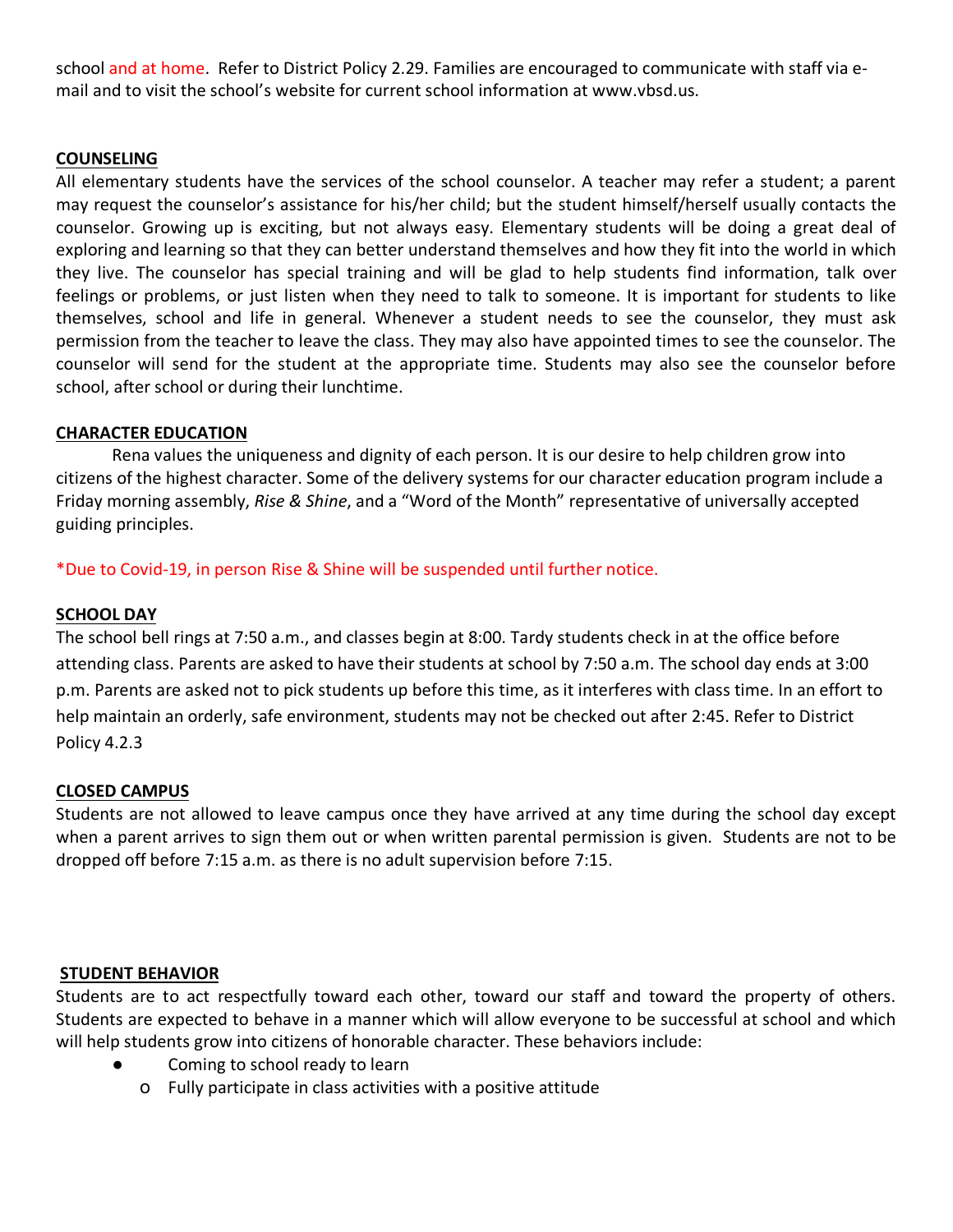- o Having each day's homework and assignments completed and ready to hand in or share
- o Working to reach the highest expectations
- Showing respect for the rights, feelings, and property of others
	- o Keep hands, feet, and objects to themselves
	- o Refrain from talking without permission
	- o No name calling or "put downs"
	- o Bullying will not be tolerated in accordance with the Van Buren School District Policy 4.3.6
	- o Walk quietly and orderly inside the building
	- o Play safely and fairly
	- Demonstrating responsibility
		- o Making parents aware of conferences and school events
		- o Making teachers aware of notes, money, or information from parents
		- o Following all classroom and school procedures
		- o Acknowledging the responsibility and consequences of their behavior

The Discipline Plan in the classroom is designed to help students honor these expectations and to encourage them to make positive choices. If a student chooses to disrupt the learning environment there will be logical and consistent consequences. In most cases, the first time will be a verbal warning. If inappropriate behavior continues, the teacher will employ an established prompting and consequence system to remind students to make better choices. The teacher will communicate with you the specifics of the classroom plan. In extreme cases, students will be referred to the assistant principal/principal for further disciplinary action.

We will make every attempt to keep you informed of your child's behavior. Thank you for working with us to provide a nurturing, safe and orderly environment for learning.

#### **BULLYING**

Bullying will not be tolerated in accordance with the Van Buren School District Policy 4.3.6

### **CAFETERIA**

All students are expected to stay seated and talk quietly and politely. Students are also expected to use appropriate table manners, clean up their area, and raise their hands for questions and assistance. Positive reinforcement will be made for appropriate behavior.

We encourage parents to have lunch with their child whenever they can. Parents will please sign in as a visitor and wear a visitor sticker. Students are allowed to eat with parents at the visitor table. Students will not be allowed to have a student lunch guest. We consider this a special time between the adult guest and the student. Parents are not allowed to go onto the playground or back to the classroom with their child.

\*For Covid-19 safety reasons, visitors in school will not be allowed. This includes eating lunch with students in the cafeteria.

### **SCHOOL MEALS**

Breakfast is free of charge district wide. Lunch may be purchased on a daily basis or paid in advance. Students use a computerized debit system to pay for their meals at school. Send your check or money in a sealed envelope to the classroom teacher. Write on the outside of the envelope the student's name, teacher's name, and the amount of money enclosed for meals. Due to the large number of charges not being paid, the Van Buren School District will only permit a limited number of charges per student. We prefer that meals be paid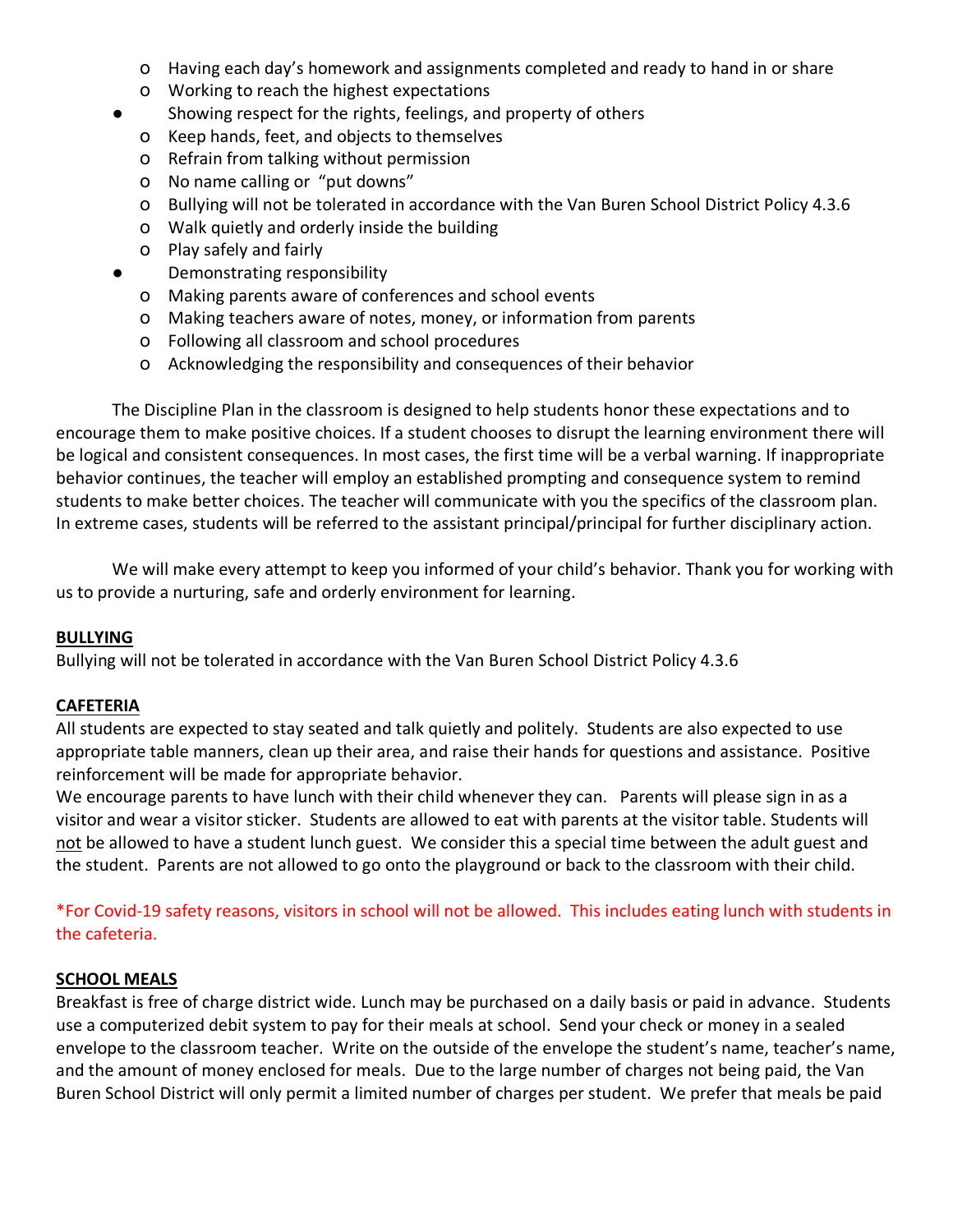for in advance. Any remaining balance at the end of the year will be returned to you. Applications for Free/Reduced Meals are available through the school office. If you qualify we encourage your participation in this program and assure you that all financial information is confidential.

# **HEALTH INFORMATION**

Students are expected to have on file a record of immunizations according to the state laws of Arkansas. The school's staff will care for any child who becomes ill or injured at school. If the child's condition is thought to be serious, the parents will be contacted and the child sent home. For a condition which may be contagious, students will be sent home until the child is no longer a danger to other students. Students should be free of fever for 24 hours before returning to school. In case of an emergency, the child will be taken to the hospital and the parents notified. Refer to District Policy 4.1.2

Rena students are not allowed to bring medicine to school. Students may be administered medications by office personnel while at school under the following policy:

- No over the counter drugs will be given at school.
- A parent must bring in prescription medication. Transportation of medicines on school buses is strictly prohibited.
- A parent must sign the consent form before any medications will be given.
- Medications must be in the original container with the child's name on the prescription.
- With the exception of ADD/ADHD medications, no medication which is prescribed for three times a day or less will be administered at school.

\*For Covid-19 symptoms, we will have specific steps and procedures we will follow provided by the Arkansas Department of Health and the CDC.

**IMPORTANT:** It is very important for you to list on the Emergency Call Card at least **two** people who can be reached in case of an emergency with your child.

# **HEALTH SCREENINGS (state mandated)**

# **Vision: (A.C.A. 6-18-1501)**

Act 1438 of 2005 requires students in grades PreK, KF, 1, 2, 4, 6, 8, and transfer students to have an eye and vision screen. Only failure notifications are sent home. A child who does not pass the screening shall be required to have an exam conducted by an optometrist or ophthalmologist within 60 days of receipt of the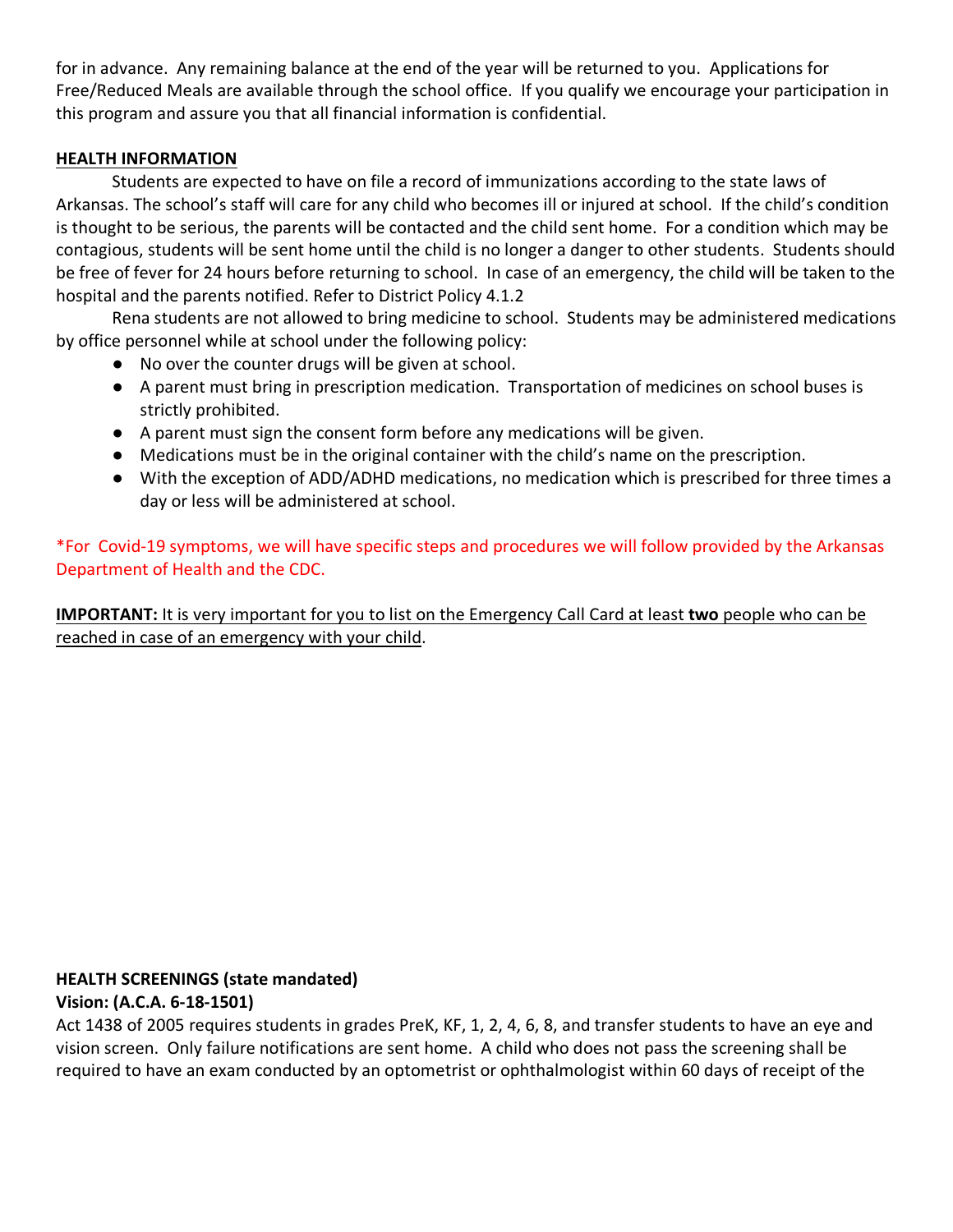screening report and show proof of the exam. Parents needing financial assistance should contact the school nurse.

**Hearing**: Hearing screens are mandated for students in grades PreK, K, 1, 2, 4, 6, 8, and transfer students. Only failure notices are sent home. Parents have 60 days to show proof that a doctor or audiologist examined their child.

**- Insurance is billed for students covered under Medicaid/Arkansas Kids 1st will be billed, where applicable, for hearing and vision screenings conducted at school unless notified in writing, by parents to decline within 60 days of receipt of the handbook.** 

# **BMI**: (ARK Code 20-7-133 and 3.04)

Act 1220 requires students in grades KF, 2, 4, 6, 8, and 10 to have their height and weight assessed. A parent who refuses to have their child assessed must provide a written request of the refusal to the school. Screening results will be sent home only upon request of the parent/legal guardian.

**Scoliosis**: Act 95 of 1989 and Act 41 of 1987

The acts require girls in  $6<sup>th</sup>$  grade and all students in  $8<sup>th</sup>$  grade be screened for scoliosis. Parents of a child who fails the screening will be sent an information letter stating the need to see a licensed physician. A parent, who refuses to have their child screened, must provide a written request of refusal to the school.

**Release of Information:** I hereby authorize emergency medical services for my child. I give VBSD staff permission to give my child first aid treatment with OTC ointments and pain relieving sprays, cough drops, band aids and bandages. I hereby authorize the Van Buren School District Health Services to share or discuss my child's health issues with any pertinent person.

# **SCHOOL PARTIES**

There are three designated parties a year. Information will be sent home by the classroom teacher giving specific details of each party. All party refreshments must be store bought (no homemade treats). Please remember the State Regulations for Nutrition and Fitness do not allow cupcakes, cookies, etc. for birthday parties. (You will receive the state guidelines in a separate handout.)

\*For Covid-19 safety reasons, visitors in school will not be allowed.

# **Non-Nutritional Days**

The Arkansas Department of Education has passed rules governing nutrition. standards in Arkansas Public Schools. These rules have an effect on what food item parents are allowed to send to school.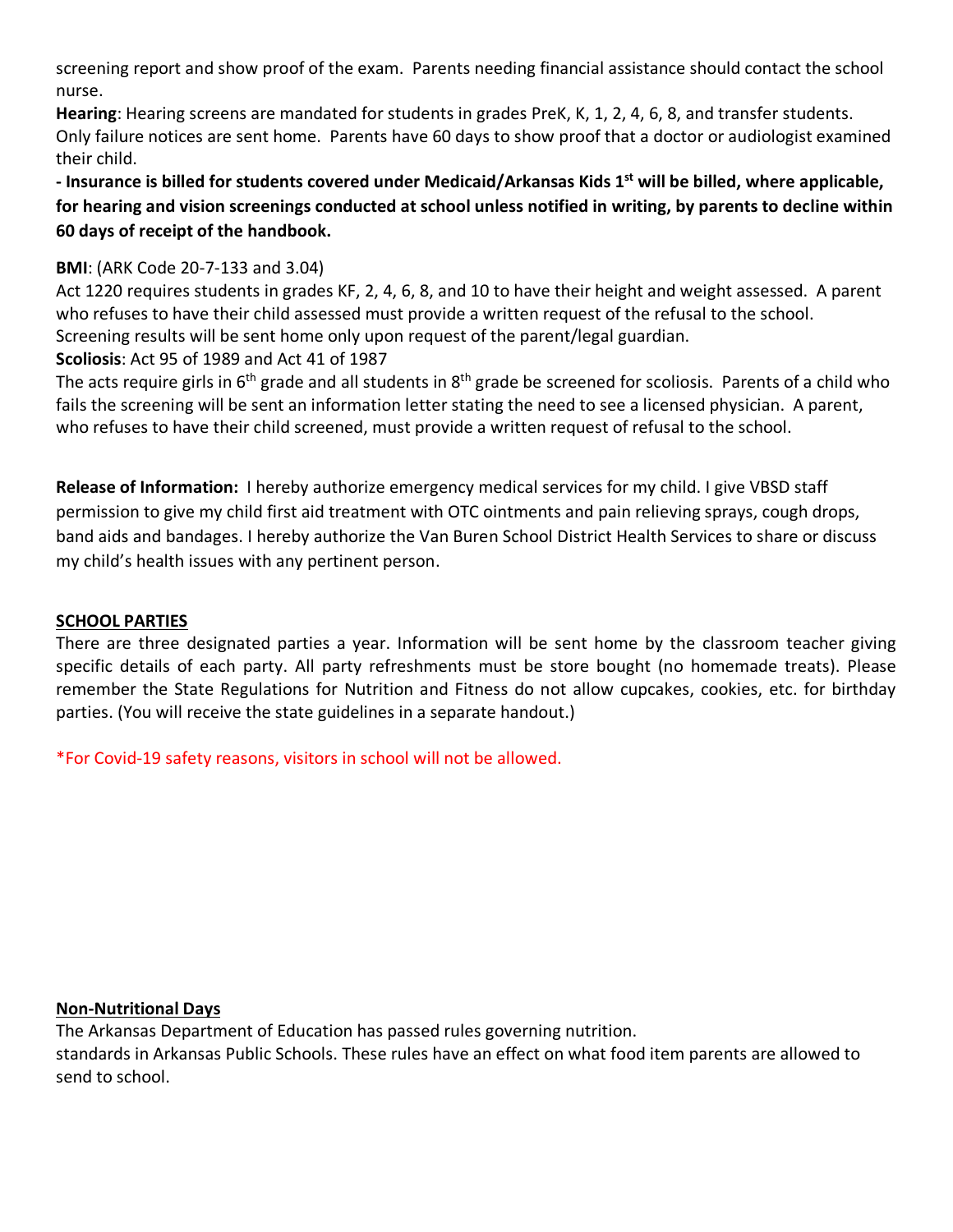Please note the following rules, sign, and return the bottom portion Indicating you have read and understand.

- Elementary students will not have access to vended (sold or given away) food and beverage Items anytime, anywhere on school premises during the declared school day.
- This does not apply to students with special needs Indicated in the student IEP or to school nurses providing health care to individual students.
- Students may be given any food and/or beverage Items for up to nine (9) different school events each school year to be determined and approved by school officials.
- Nutritional foods may be used for instructional purposes. The school, as part of the planned Instructional program, may also distribute nutritional snacks (kindergarten snacks for example).
- This does not restrict what parents may provide for their own child's lunch or snack.
- To meet state regulations (law), we must ask parents not to provide food/beverage Items to other children at school for events such as birthday parties. Parents may provide food/beverage Items upon request to support one of up to nine (9) allowable events such as Valentine's Day.

# **TOYS**

Students are requested to leave toys at home with the exception of soccer balls, kick balls, and basketballs. Students may bring soccer balls, basketballs, or kick balls to school. The school is not responsible for any toys brought to school.

## **LIBRARY**

The library has as its goal "service" to the students and faculty. In order to achieve this goal, the library has the following objectives:

- 1) To teach students how to find and use materials independently.
- 2) To encourage reading for enjoyment as well as research.
- 3) To encourage use of the library.

The library will be open before school at 7:45 a.m. and after school until 3:15 p.m. and at various times throughout the day.

# **CHANGE OF ADDRESS OR PHONE NUMBER**

THIS IS OF EXTREME IMPORTANCE: In case of serious illness or injury, we need at least two (2) phone numbers of parents or relatives. With our current laws, it would do little good for us to take a child to the hospital if we could not get a parent or guardian's approval for medication or treatment. **Take care to see that all emergency phone numbers and addresses are current.**

### **DRILLS AND PROCEDURES**

**FIRE DRILLS:** The fire signal will be one continuous alarm that can be heard throughout the facility. Students should remain quiet and listen for the directions of the teachers. Students will walk to their assigned places. Everyone will exit the classroom and building following the designated routes that are posted in each room. The all-clear signal for returning to the facility will be a verbal command.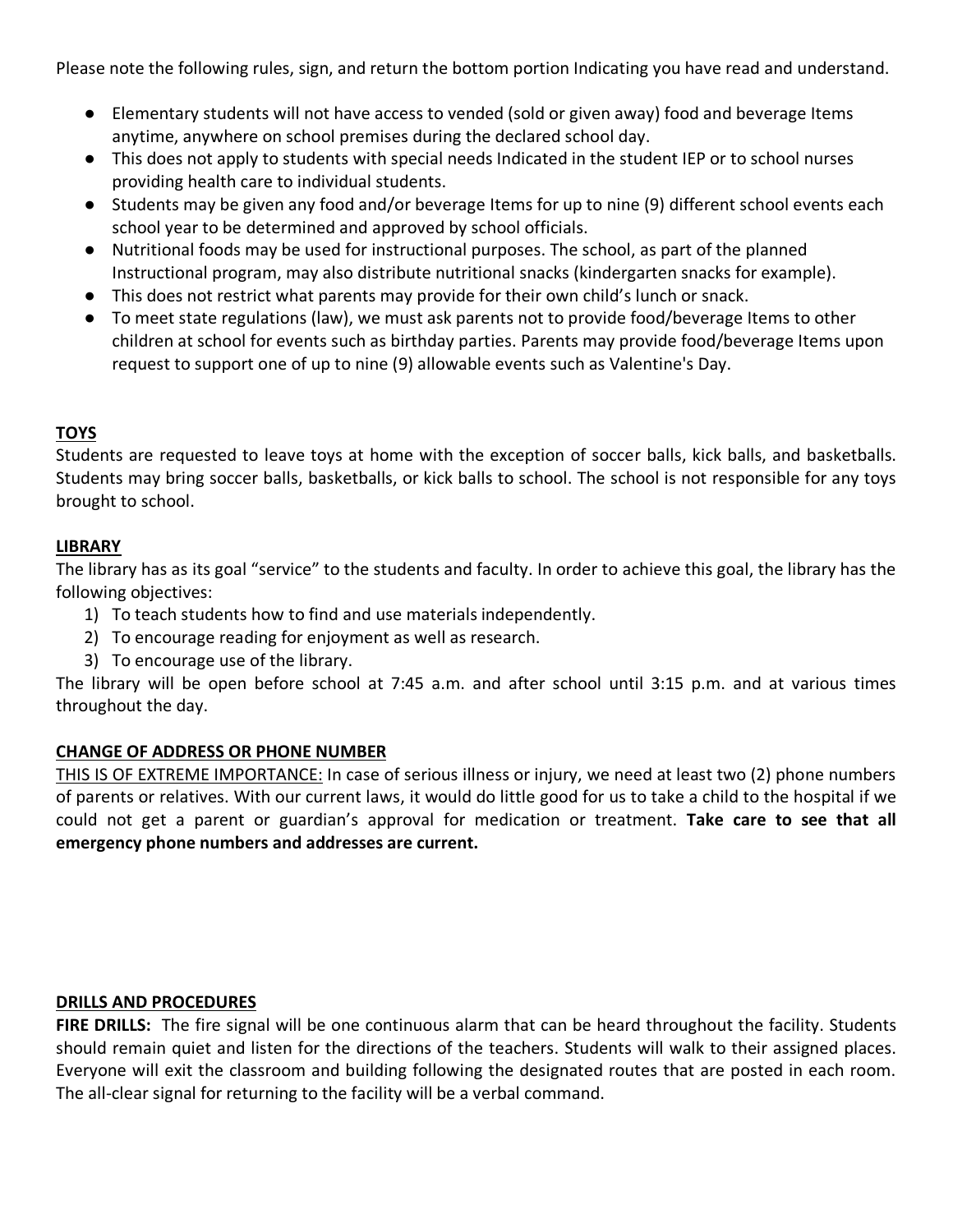**TORNADO DRILLS:** The signal for a tornado drill will be a vocal command. Students will walk quickly and quietly to their designated area. Students should be quiet and listen for directions.

\*For Covid-19 safety reasons, drills may be suspended or conducted in a different way.

## **VIDEO SURVEILLANCE**

Video/recording devices may be in use in school buildings, on school grounds and in school vehicles as determined by the VBSD Policy 4.48.-Video Surveillance and Other Student Monitoring

## **LOST AND FOUND**

Any item that is found should be turned into the designated Lost and Found where it will be kept for a reasonable period of time. If your child has lost items, please come into the school and check lost and found. **All items not claimed within a reasonable time will be given to a charitable organization.** Personal items should be clearly marked inside with the student's name. The school is not responsible for lost or stolen articles.

\*For Covid-19 safety reasons, parents will not be allowed in the building. Please encourage your child to check Lost and Found. If your child is unable to locate their item, please contact his/her teacher.

## **PARENT INITIATED CONFERENCES**

Parents may make appointments for conferences with school personnel by telephoning the office at least one day in advance of the requested conference. Parents are always welcome to call school to leave a message for their child's teacher to call them.

\*For Covid-19 safety reasons, telephone or Zoom conferences may be required.

# **SAFETY PROCEDURES for the END OF THE SCHOOL DAY**

At Rena Elementary, the safety of our students is the primary goal as they leave at the end of the school day. Parents are asked to follow these safety procedures every day:

- 1) **BUS RIDERS:** Students riding a bus will be released from class at 3:00 p.m. They will then go to a designated area and wait quietly to board their bus.
- 2) **CAR RIDERS:** Students traveling by vehicle will be released from class at 3:00 p.m. They will go to the designated area and sit quietly and wait to be called to go to their vehicle. All traffic must enter the school parking lot from Darla Lane, then onto Mitzi Lane where you will form two lanes to exit onto Rena Road. Adult drivers must stay in their vehicle in the car line to pick-up students. There will be no standing outside of the vehicle to wait for students.
- 3) **WALKERS:** Students walking home from school will be released from class at 3:00 p.m.
- 4) **END OF SCHOOL DAY CHECKOUT:** Students may not be checked out after 2:45.

These procedures may require a few extra minutes of your time, but this time investment will help to ensure the safety of all our students. Thank you for your cooperation.

### **INCLEMENT WEATHER**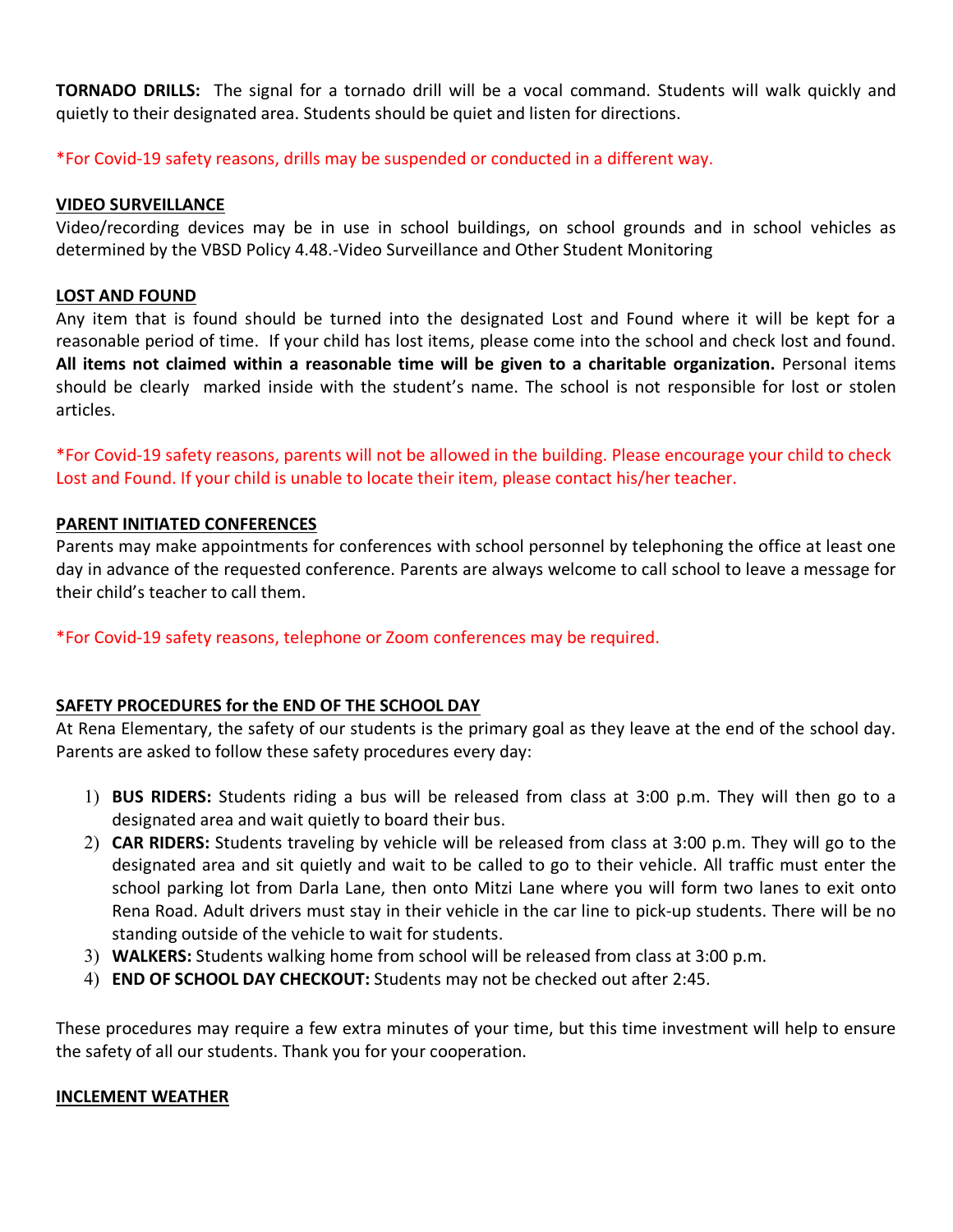When severe weather creates hazardous conditions, the regular school schedule may be suspended to ensure students' safety. It is the parent's responsibility to monitor news reports via television and radio stations for announcements regarding changes in the school schedule. On a school day with wet or extreme temperature (below freezing or over 100 degrees) students will remain indoors during recess and before school starts.

## **PARENTAL INVOLVEMENT**

Parental involvement is deemed as an essential ingredient in the success of the students at Rena. We encourage parents to participate in the academic and extracurricular activities. We have an active PTA organization and have established a parental involvement facilitator and work center at our school and welcome all community members to become involved.

## \*For Covid-19 safety reasons,visitors in school will not be allowed.

### **Rena PTA**

Rena PTA sponsors many activities throughout the school year. They also collect "Box Tops" for Education, sponsor and monitor Skate Night, and many other activities. Please join the PTA and get involved.

# **Rena PTA Officers & Chairpersons 2021-2022**

**President: Vice President:**  Sara Abernathy

**Secretary: Treasurer:** Amber Deffenbaugh Chelsea Rust

**Hospitality/Decorations Fundraising** 

You may reach Rena PTA at [renapta@vbsd.us](mailto:renapta@vbsd.us)

### **Rena Elementary Remediation Plan 2021-2022**

In order to provide a learning environment that enables all students to learn at high levels, Rena Elementary will provide an intense remediation program to any student failing to achieve the proficient level on the state mandated assessments: ACT Aspire or iSip.

Students shall receive remediation from a highly qualified teacher and/or highly qualified paraprofessional under the guidance of a highly qualified teacher.

All students will have been assessed by ACT Aspire or iSip in K-5<sup>th</sup> grade. They will also be assessed at the beginning of the year with a classroom reading assessment to determine their reading level, as well as a classroom math assessment. We will then implement the following remediation strategies both in and outside of the regular classroom setting:

### **Literacy**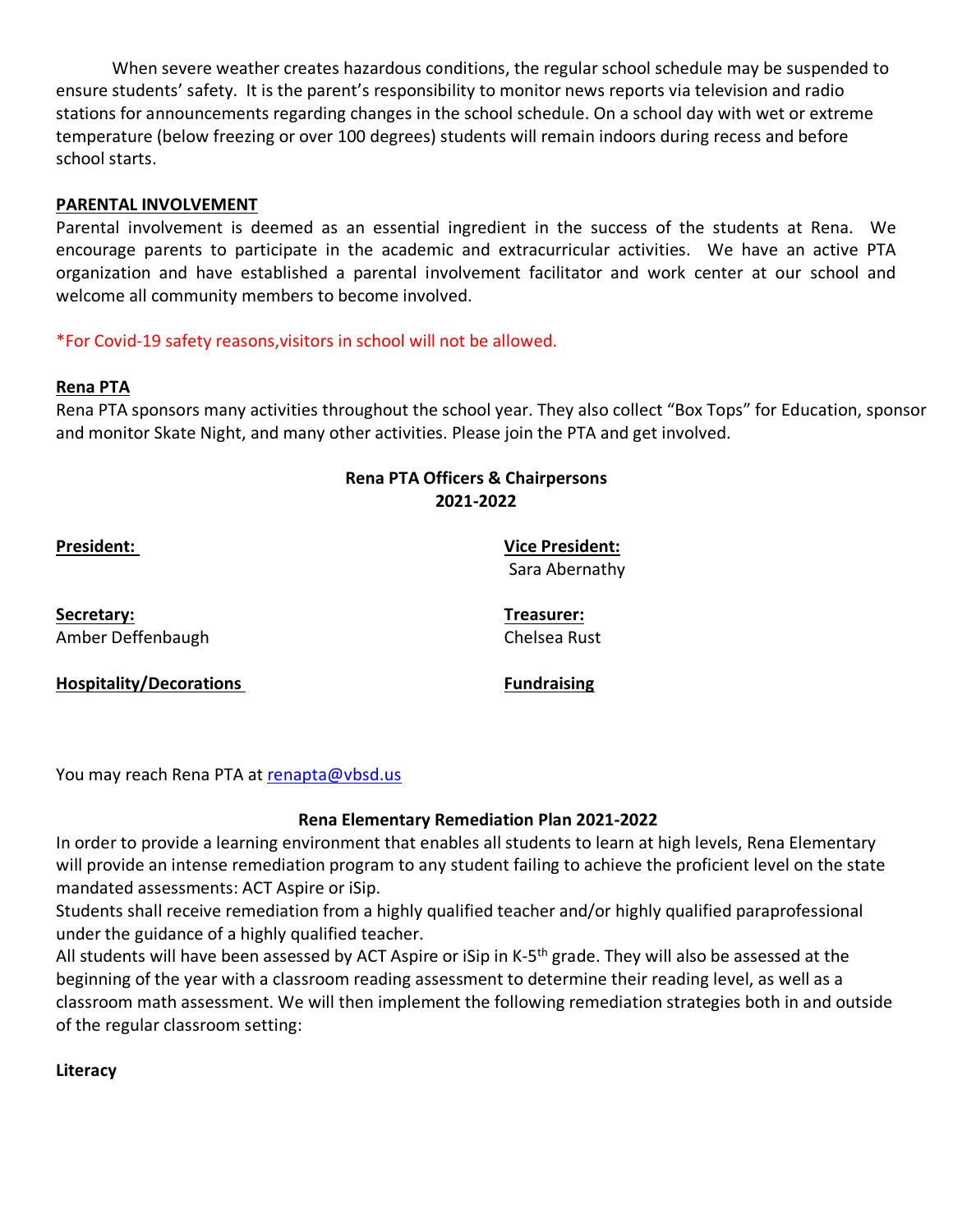- Specific, focused instruction will be provided in phonics and phonemic awareness through Fundations and 95% Group
- All K-2 students will be screened for markers of dyslexia. If a preliminary screener warrants, the students will be referred for additional assessments. If students do have markers for dyslexia, they will receive dyslexia tutoring from a highly qualified paraprofessional using the research based Connections or Barton Program.
- Guided Reading
	- o The teacher will work one on one and in small groups with leveled books.
- Classroom teachers and tutors will use leveled reading materials with students.
- Tutoring
	- $\circ$  A highly qualified paraprofessional or teacher will provide additional instruction to struggling students in small groups or individually.
- Literacy Groups
	- $\circ$  K-3 students who are below level in reading will participate in small literacy groups to enhance their reading skills.
- Teachers will provide differentiated instructional strategies in their classrooms to meet the needs of all students.
- Teachers trained in ESL will provide additional language acquisition opportunities for students performing below level on the Oral Language Acquisition Inventory.
- English language software will also be provided for students not fluent with oral language.

# **Math**

- A highly qualified paraprofessional or teacher will provide additional instruction to struggling students individually or in a small group.
- Teachers will provide differentiated instructional strategies in their classrooms to meet the needs of all students.

In compliance with Act 35, beginning with the 2005-2006 school year, students in grades one (1) through five (5) requiring an AIP who do not participate in remediation shall be retained. Retention for failure to participate in remediation required by an AIP shall be expanded by at least one grade level for each subsequent academic year after implementation. However, any student that requires an AIP and scores at the proficient level on the state criterion-referenced assessment shall not be retained based on failure to participate in remediation.

Any student in grades K-2 with a substantial deficiency in reading, based upon statewide tests or through teacher observations, shall be given intensive reading instruction in a program recommended by the State Board of Education until the reading deficiency is corrected. Beginning with the 2005-2006 school year, the parent or guardian of a student with a substantial deficiency in reading shall be notified in writing that his or her child has been identified as having a substantial deficiency in reading. They shall also be provided with a written description of the current services and of the proposed supplemental instructional services and supports provided to remediate the identified area.

# **Parents Can Make the Difference**

Parents can help their children reach their full potential in school. The home environment and the quality and quantity of time spent with your child (ren) can make the difference. Here are some ideas: